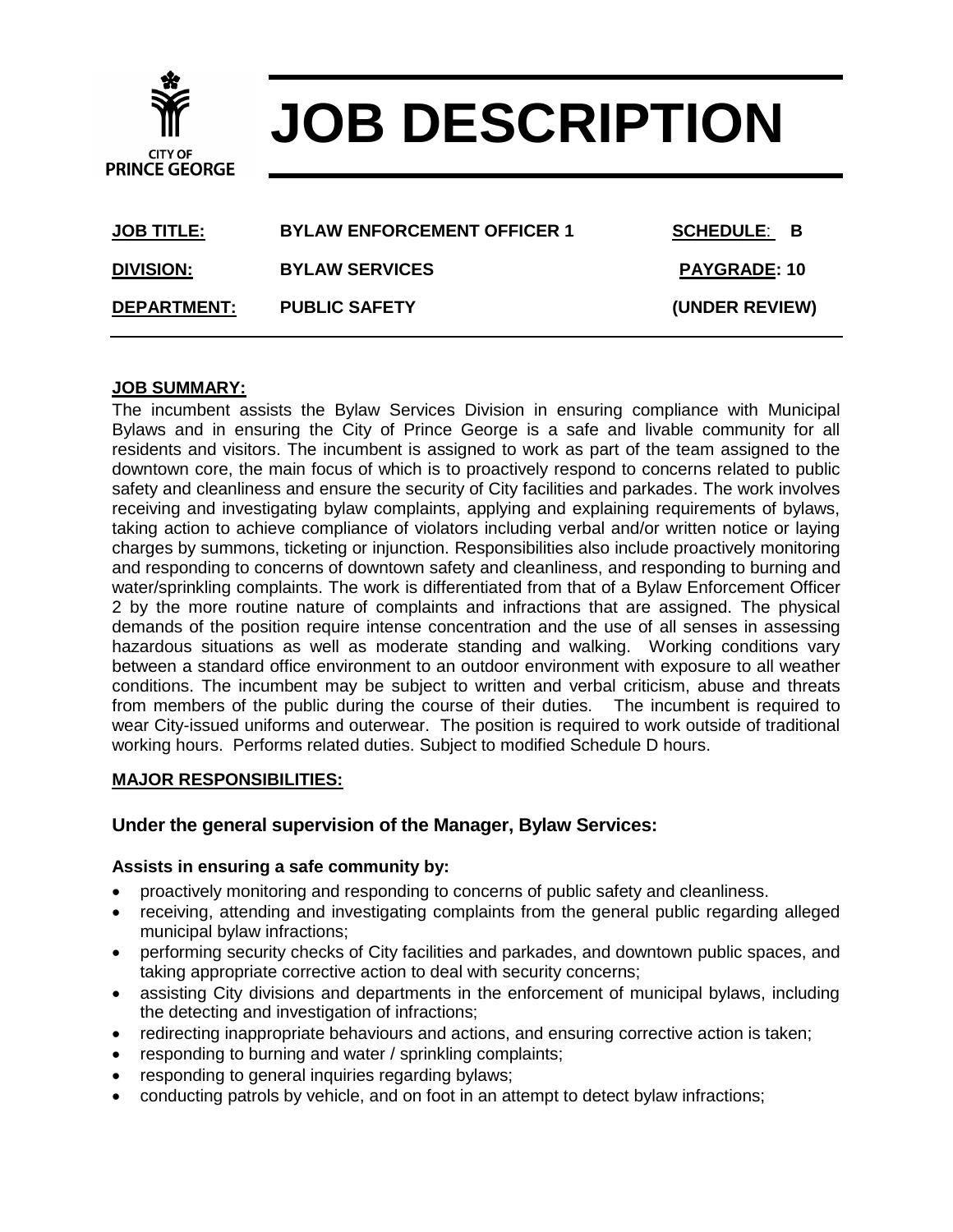- working with violators to facilitate voluntary compliance with bylaws and, if unsuccessful; taking such action as may be authorized within City bylaws to gain compliance;
- maintaining various records related to the work;
- serving notices on behalf of the City as required;
- liaising with internal and external customers regarding the enforcement of regulations within their jurisdiction;
- interacting with business representatives and reporting this information back to appropriate divisions within the City;
- furthering public education and awareness by providing information concerning bylaws, rules and regulations to the public;
- directing inquiries where appropriate and assisting customers to complete permit applications; and
- performing related duties as required.

## **Provides efficient customer service by:**

- interacting with business representatives and reporting this information back to appropriate City divisions;
- receiving and handling general inquiries regarding bylaws;
- interpreting and explaining bylaws, regulations and statutes to concerned parties, and assisting them in completing applications for permits;
- furthering public education and awareness by providing information concerning bylaws, rules and regulations to the public and directing inquiries where appropriate; and
- participating in safety audits, park watch programs, security response, and other related initiatives; and
- supporting marginalized individuals with information related to various services available in the community.

## **QUALIFICATIONS:**

**Education:** Completion of Grade 12. Completion of Bylaw Enforcement and Investigative Skills Certificate Program, Level 1, through the Justice Institute of BC. Formal training in conflict resolution techniques and customer service. A valid WorkSafe BC Occupational First Aid (OFA) Level 1 certification is considered an asset. If no OFA Level 1 certification, the incumbent will be required to complete this training within six (6) months from date of hire.

**Experience:** A minimum of one (1) year of experience dealing with the public interpreting policies, rules and regulations and applying them to gain compliance. Previous experience preparing documentation and keeping records suitable for court processes. Previous in person (or face-to-face) experience dealing with hostile situations and individuals.

**Knowledge and Skills:** Ability to deal courteously, tactfully and diplomatically with members of the general public as well as internal and external customers. Demonstrated ability to effectively and rationally deal with verbally abusive or hostile individuals and to effectively diffuse such situations. Demonstrated cultural awareness, situational awareness and sensitivity. An understanding and demonstrated ability to deal effectively and compassionately with marginalized persons and individuals with mental health and addiction issues and sufficient knowledge of community support services available to these individuals. Knowledge of bylaws, legislation and regulations. Good knowledge of City streets and area. Sound knowledge related to detailed evidence collection, documentation and reporting. Ability to prepare and organize